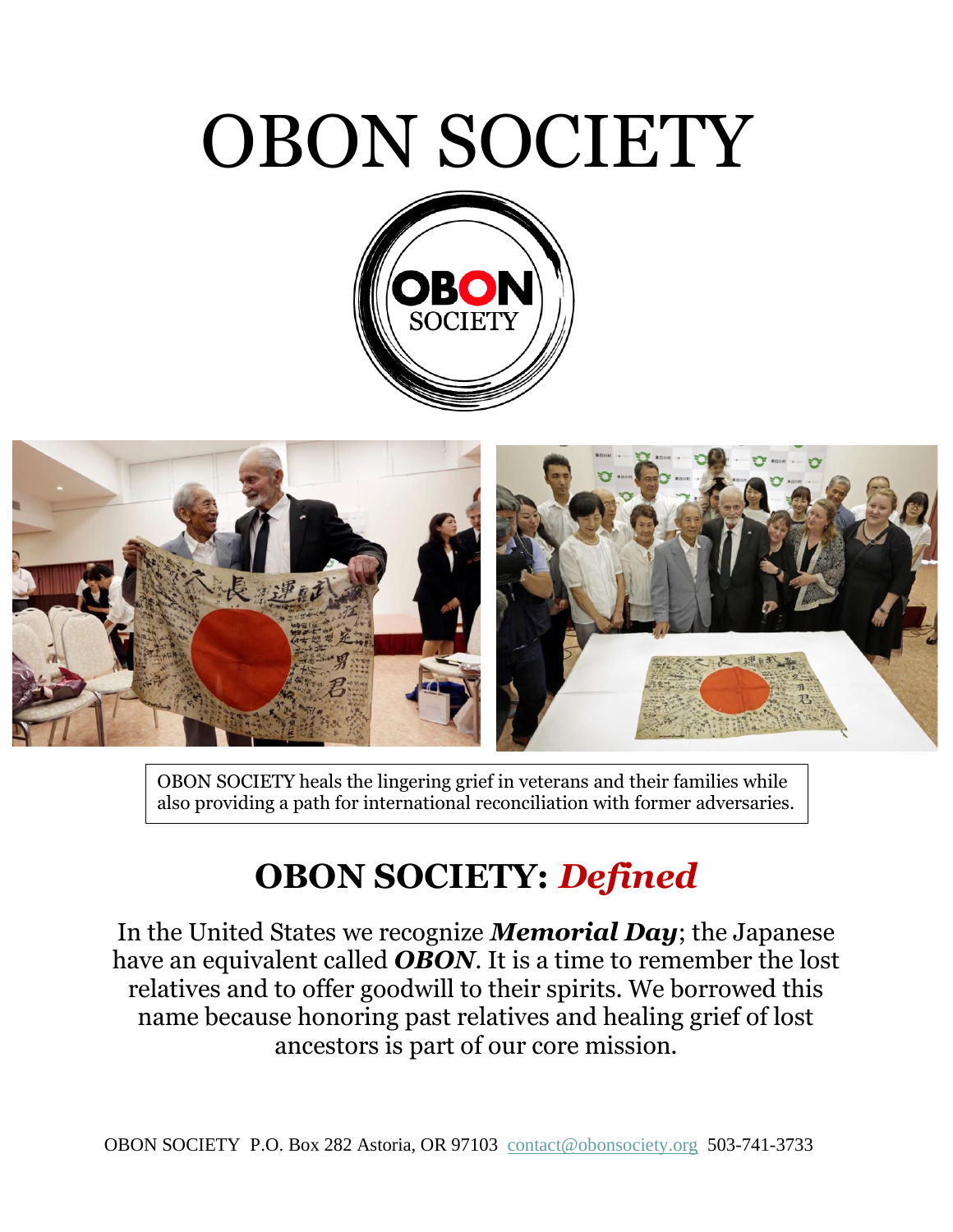

Rex Ziak- Co-Founder 503-741-3733 media@obonsociety.org To obtain photos call Rex

## **OBON SOCIETY:** *Vitals*

- *Email address*: [media@obonsociety.org](mailto:media@obonsociety.org)
- *Mailing address*: P.O. Box 282 Astoria, OR 97103
	- *Phone number*: 503-741-3733
		- *Year founded*: 2009
	- *OBON SOCIETY History*: [How it all began](https://obonsociety.org/eng/page/history)
		- *Headquarters*: Astoria, Oregon
		- *Co-Founders*: [Rex and Keiko Ziak](https://obonsociety.org/eng/page/our-team)
			- *Website:* [www.obonsociety.org](http://www.obonsociety.org/)
		- *Number of items returned*: Over 450
- *Non Profit status*: 501(c) (3) tax-exempt Oregon non-profit corporation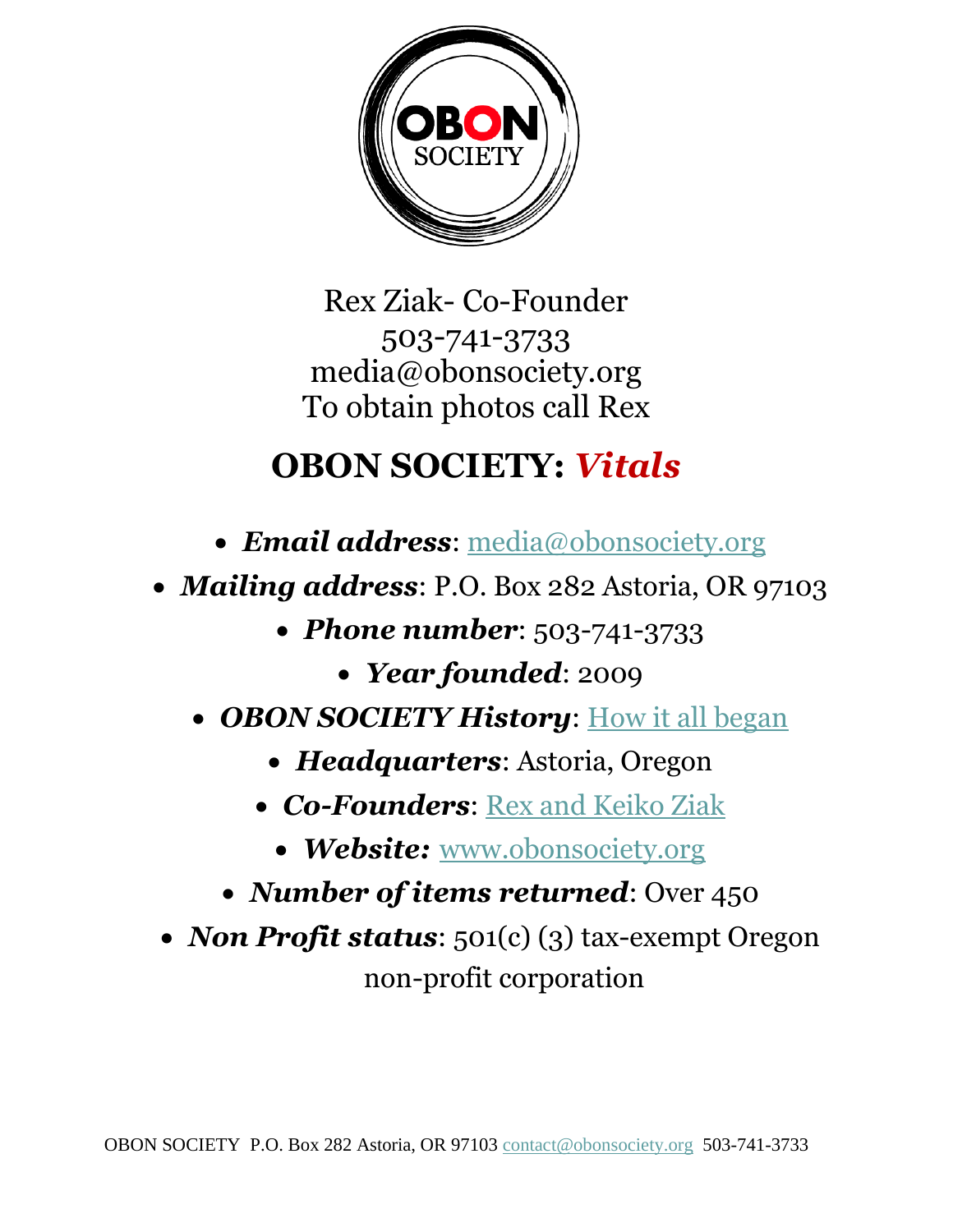

#### **OBON SOCIETY:** *Media*

#### OBON SOCIETY related stories have appeared in 500+ news stories in print and television and Podcasts around the world, including the following:

**[A Marine took a flag from a fallen Japanese soldier. Decades later, it's back with the soldier's family.](https://www.washingtonpost.com/world/a-marine-took-a-flag-from-a-dead-japanese-soldiers-body-seventy-three-years-later-its-back-with-the-soldiers-family/2017/08/15/e8dbb448-810b-11e7-9e7a-20fa8d7a0db6_story.html)**

*Washington Post Aug 14, 2017* 

**[Japanese siblings accept WWll Soldier's flag from U.S. Veteran](https://www.youtube.com/watch?v=jmARJXHJM-M)**

*The Today Show 2017*

**[South Korea-based US Airman Returns Japanese Flag Taken as War Trophy in Battle of Iwo Jima](https://www.stripes.com/news/s-korea-based-us-airman-returns-japanese-flag-taken-as-war-trophy-in-battle-of-iwo-jima-1.568610)**

*Stars & Stripes Magazine March 2019* 

**[Joe Rosenberg tells the history of the Yosegaki Hinomaru Flag](https://www.youtube.com/watch?v=9JyOYk7N5bM)**

*99% Invisible Podcast with Roman Mars and Joe Rosenberg* 

**[Small Japanese diary from WWll goes home](https://www.youtube.com/watch?v=E2bmM8EE6Yk)**

*Reading Eagle 2018*

**1 VouTube** Visit the OBON SOCIETY [YouTube Channel](https://www.youtube.com/c/OBONSOCIETY) for a complete list of videos available to view including these:

**[A Brother receives his lost Brother's remains: Yosegaki Hinomaru Tsukashima Return](https://www.youtube.com/watch?v=HuqtOWDB0ZQ)**

**[Dr. Mark Shelton from Louisiana returns the Spirit of a WWll Japanese soldier to Hokkaido sisters](https://www.youtube.com/watch?v=CP5Dxh8u-PY)**

**[Board Member talks about grandfather who died at Pearl Harbor and working with OBON SOCIETY](https://www.youtube.com/watch?v=gOF6ONmNpP8)**

**[Daughter receives her father's flag after 70 years: Welcome home Mr. Iwasaka](https://www.youtube.com/watch?v=rLxA97yQX-M)**

OBON SOCIETY P.O. Box 282 Astoria, OR 97103 [contact@obonsociety.org](mailto:contact@obonsociety.org) 503-741-3733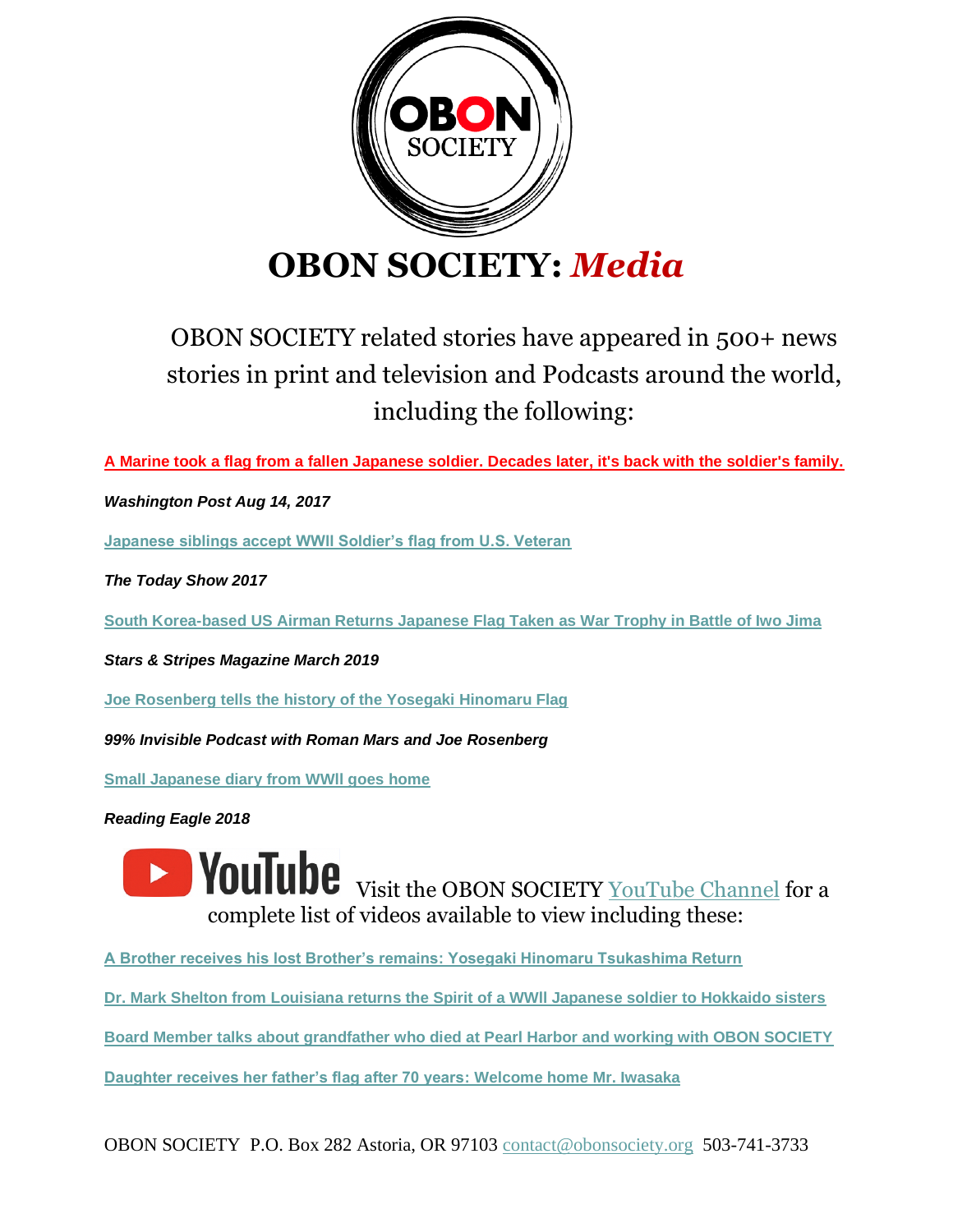

### **OBON SOCIETY:** *Photos*



Rex and Keiko visit with Caroline Kennedy (above), Prime Minister Abe (below left) and American veterans (below right).



OBON SOCIETY P.O. Box 282 Astoria, OR 97103 [contact@obonsociety.org](mailto:contact@obonsociety.org) 503-741-3733